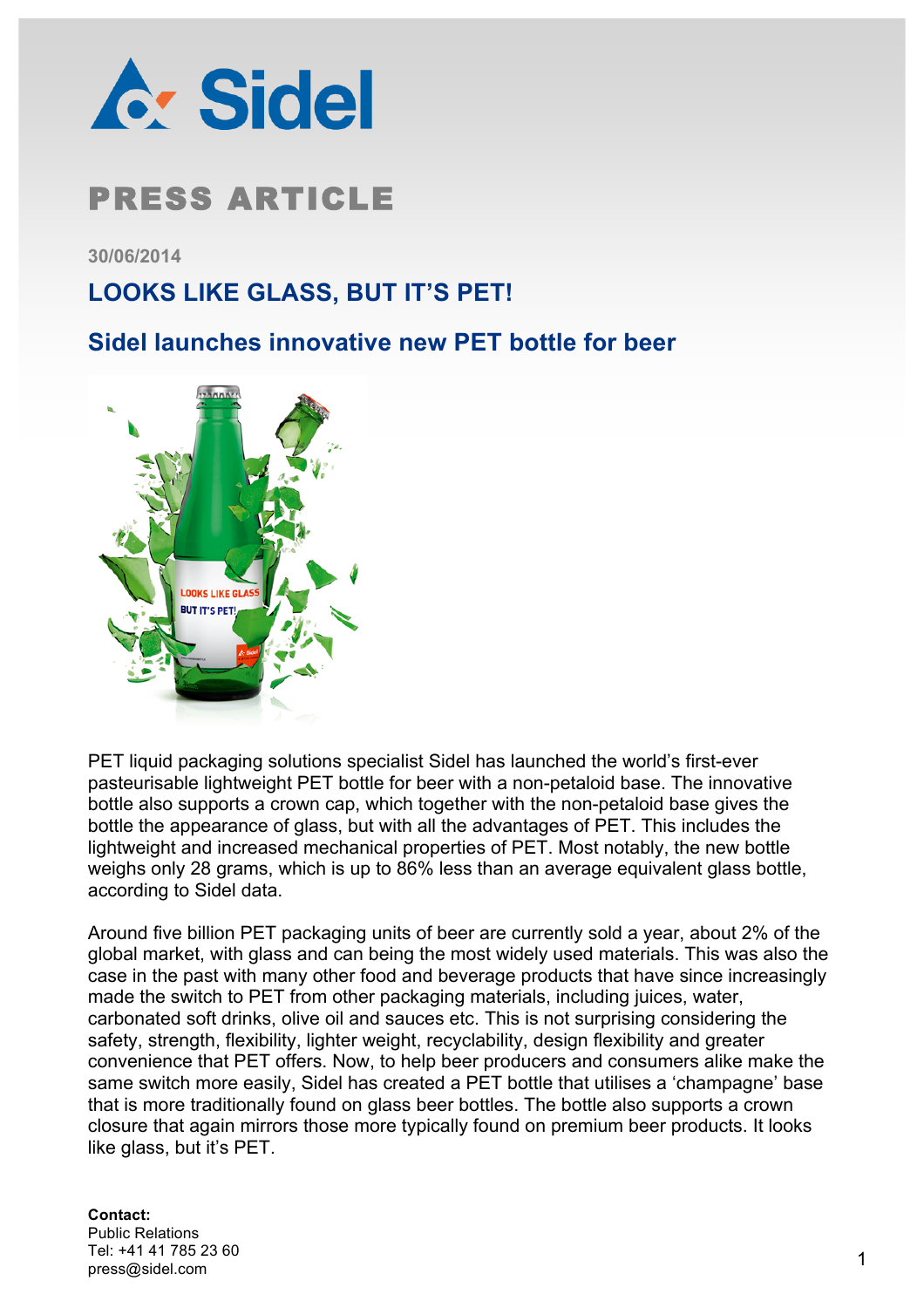

To prove the benefits of its technology, Sidel has blown a 330 millilitre version that can achieve a six-month shelf life (with less than 1 parts-per-million (ppm) of oxygen ingress and less than 17% of carbon dioxide loss). The company can also provide versions up to 600 millilitres and is developing sizes even bigger. When packaging beer it is critical to prevent oxygen entering and carbon dioxide escaping the package. The new bottle design can achieve this with different solutions, such as single-layer material blends and Sidel's proprietary Actis™ gas-barrier technology. As a result, the beer bottle can protect beer qualities for up to a six-month shelf life.

The bottle can be used for flash or tunnel pasteurised beer, and also micro-filtrated beer. For tunnel-pasteurised beer a PET bottle usually requires a petaloid base, but Sidel's new bottle has a unique base and other design technologies that mean it can resist the pressures produced by the prolonged high temperatures during this production process, while still retaining the appearance of a more traditional glass bottle. The bottle can withstand pressures of 20 pasteurisation units (PU) in the tunnel, which is standard for lagers, and retains a stable base after pasteurisation. Furthermore, the bottle design can be used on existing tunnel pasteurisers that currently serve glass bottles.

"We want to help beer producers take advantage of the flexibility, lighter weight, sustainability and lower costs offered by PET, by producing a bottle that was more attractive to the next generation of beer consumers who want their drinks packaging to be more sustainable, convenient and user-friendly," explains Christophe Bunel, Head of Packaging Care at Sidel. "For many consumers a petaloid base is associated with other product categories, such as carbonated soft drinks or sparkling water, and therefore when it appears on a beer bottle it can negatively affect the brand perception. But increasingly consumers are becoming more aware of the benefits of PET, because they experience it as the preferred packaging material of choice in other food and beverage areas in their life. So to help producers and consumers alike make the transition we wanted a bottle that looked like glass, but has all the benefits of PET."

For many years there have been misperceptions around beer in PET. For example, some mistakenly think beer in PET gets warmer quicker. In fact, in Sidel's studies, its beer bottle kept beer cold for the same time duration as an equivalent sized glass bottle, with much less wall thickness and hence much less material weight. Taste is also another misperception, with some consumers falsely believing beer tastes better, for example, in cans instead of PET bottles. As the world's leading specialist in PET liquid packaging solutions, Sidel wants to help change these misperceptions and bring the great benefits of PET to beer as well.

To achieve this the company ran its advanced packaging optimisation and qualification tests on the bottle, including finite element analysis and feasibility testing to evaluate bottle stability, liquid quality protection and rigidity. Finally it ran full industrial production tests to

#### **Contact:** Public Relations Tel: +41 41 785 23 60 press@sidel.com 2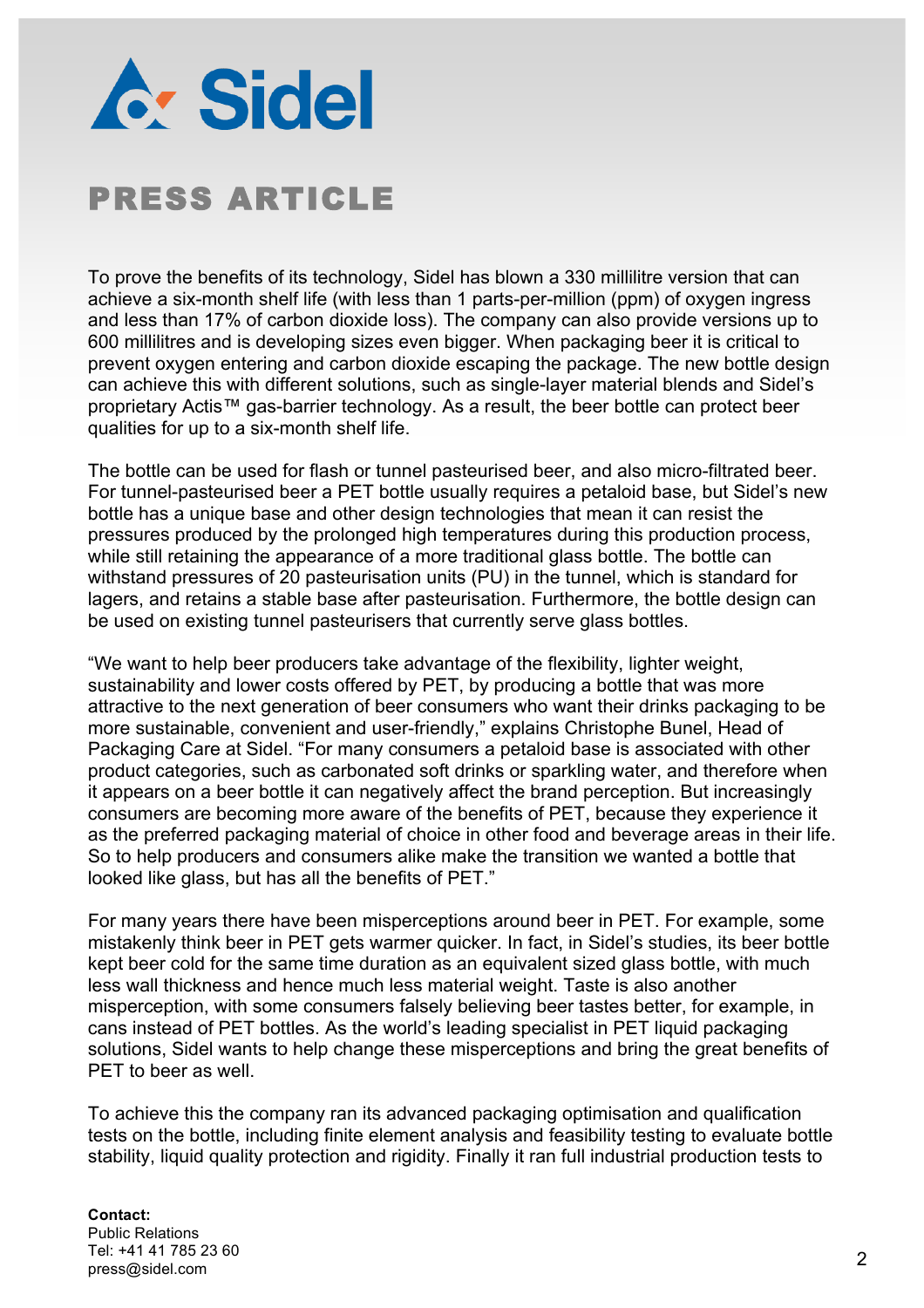

prove the bottle's performance, both during production and across simulated supply chains.

Sidel has been helping producers package their beer products for over 40 years. The company is currently in conversations with some of the world's leading, and most wellknown, beer producers on how to bring the benefits of PET to beer using its new bottle design and packaging technology. The new bottle itself can be produced using all suitable Sidel PET packaging solutions for beer, including its beer fillers and the new range of Sidel Matrix™ blowers and labellers.

To find out more visit sidel.com.